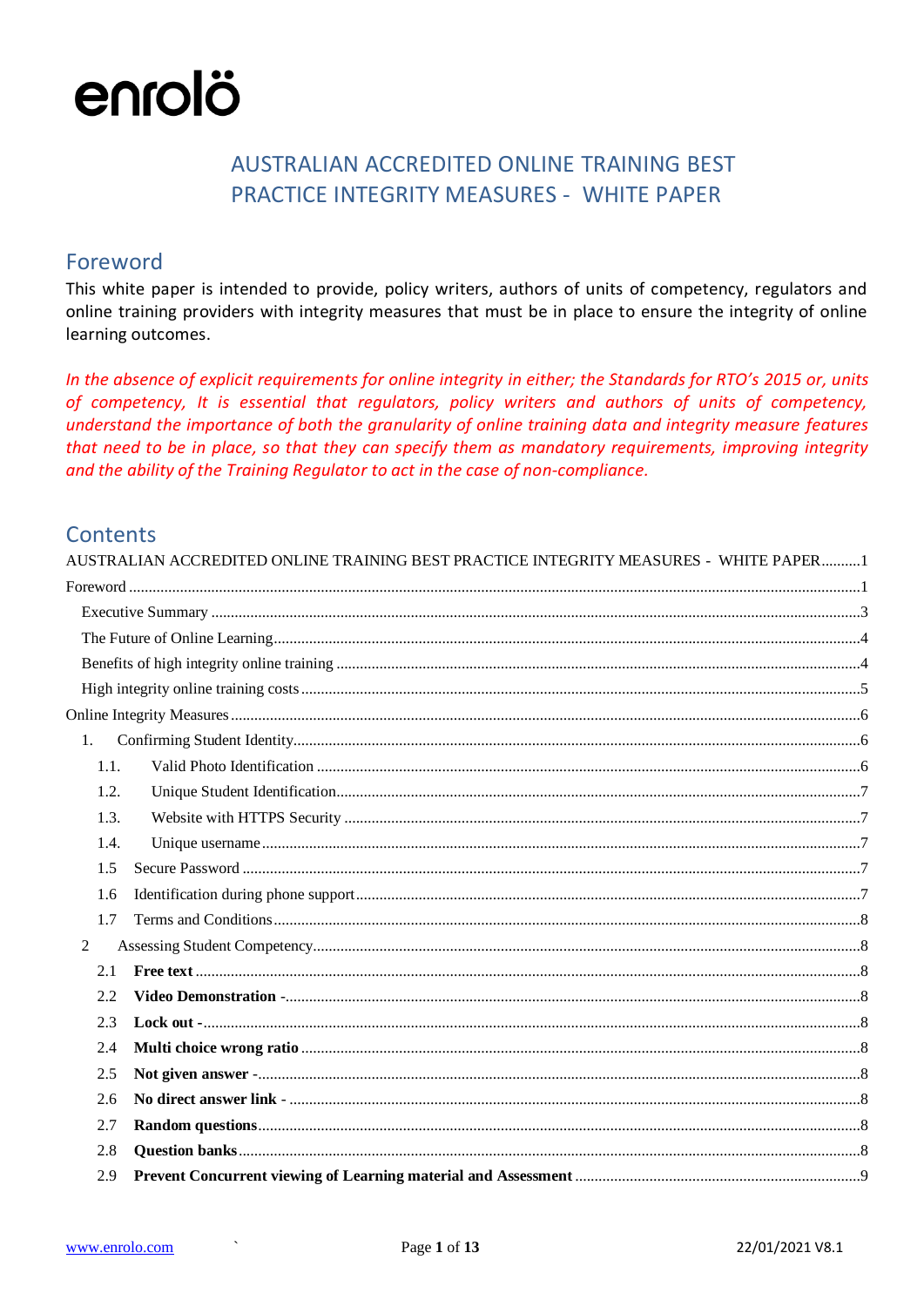|                | 2.10  | <b>Progress through the assessment is clearly indicated - complying with the fairness guidelines of the Standard's</b> |  |
|----------------|-------|------------------------------------------------------------------------------------------------------------------------|--|
| 3              |       |                                                                                                                        |  |
|                | 3.1   |                                                                                                                        |  |
|                | 3.2   |                                                                                                                        |  |
|                | 3.3   |                                                                                                                        |  |
|                | 3.4   |                                                                                                                        |  |
| $\overline{4}$ |       |                                                                                                                        |  |
|                | 4.1   |                                                                                                                        |  |
|                | 4.2   |                                                                                                                        |  |
|                | 4.3   |                                                                                                                        |  |
|                | 4.5   |                                                                                                                        |  |
|                | 4.6   |                                                                                                                        |  |
|                | 4.7   |                                                                                                                        |  |
|                | 4.8   |                                                                                                                        |  |
|                | 4.9   |                                                                                                                        |  |
|                | 4.10  |                                                                                                                        |  |
| 5              |       |                                                                                                                        |  |
|                | 5.1   |                                                                                                                        |  |
|                | 5.1.1 |                                                                                                                        |  |
|                | 5.1.2 |                                                                                                                        |  |
|                | 5.1.3 |                                                                                                                        |  |
| 6              |       |                                                                                                                        |  |
| 7              |       |                                                                                                                        |  |
|                | 7.1   |                                                                                                                        |  |
|                | 7.2   |                                                                                                                        |  |
|                | 7.3   |                                                                                                                        |  |
|                |       | 7.4 Locked PDF.                                                                                                        |  |
| 8              |       |                                                                                                                        |  |
|                | 8.2   |                                                                                                                        |  |
|                | 8.3   |                                                                                                                        |  |
|                | 8.4   |                                                                                                                        |  |
| 9              |       |                                                                                                                        |  |
| 10             |       |                                                                                                                        |  |

 $\sim$   $\sim$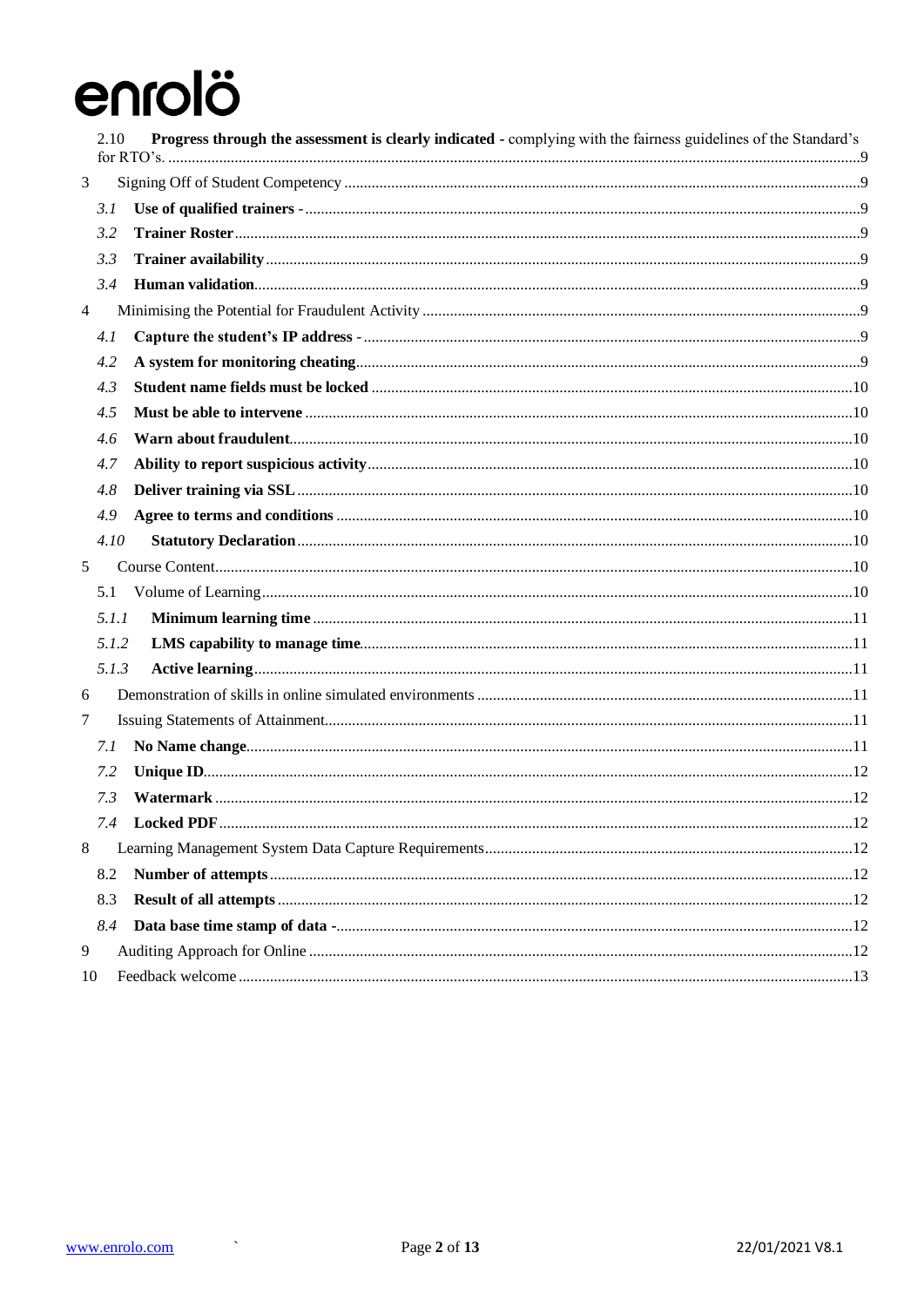#### <span id="page-2-0"></span>Executive Summary

Technological advancement is occurring in the Vocational Education and Training (VET) sector ahead of guidelines, legislation and quality control mechanisms by industry, government and regulators, to ensure that there is adequate integrity underpinning statements of attainment issued via an online mode of delivery. In some cases, this is leading to low cost and low quality, online learning outcomes as well as giving online training a poor reputation.

High-integrity online training has much to offer the training sector including; providing better access for remote and regional communities, and better flexibility for students, who may be working, studying or parents at home. In many cases high integrity online training can provide better learning outcomes through the use of engaging multi-media technologies such as [Scenario Based Training Interactives and](https://www.sblinteractive.org/Portals/4/docs/Publications/Crisp_Handbook_2012.pdf)  [Serious Games](https://www.sblinteractive.org/Portals/4/docs/Publications/Crisp_Handbook_2012.pdf) that can be studied at the learner's own pace. High integrity online training can also improve evidence of assessment and demonstrate high compliance to regulations.

To ensure that learning outcomes are achieved in an online environment, certain technology with the capability to deliver minimum integrity measures, as outlined in this white paper, must be in place. Specific online Integrity measures also need to be in place to reduce fraudulent activity.

Whilst examples of industry best practice guidelines for online training do exist, and their requirement falling under integrity, authenticity, reliability and fairness under the Standards for Registered Training Organisations 2015 many training providers are either not aware of the linkages or, in some cases, are deliberately not implementing them to cut costs and compete with the lowest cost providers in the market. There are examples of regulators (e.g. state and territory liquor authorities) stipulating mandatory online integrity measures (e.g. a high percentage of free text answers) however, these requirements are often not enforced by the Australian Skills Quality Authority (ASQA) due to lack of resources or technical understanding.

Under the Federal Register of Legislation the Standards [for Registered Training Organisations \(RTOs\) 2015](https://www.legislation.gov.au/Details/F2017C00663) do not provide implicit guidance to ensure that online training has high integrity or effective learning outcomes.

Many employers have experienced lack of knowledge and poor skills form students who have gained qualifications from low-integrity, low-cost online training ( whereby statements of attainment can be obtained in a matter of minutes by simply clicking without reading course material or assessment) and may mistrust all online qualifications.

Despite advancement in technology such as virtual reality, scenario based learning interactives, and serious games authors of the units of competency tend to rely on the Standards for RTO's 2015 to ensure integrity rather than adding online integrity measures as a requirement to units of competency (i.e. to encourage high integrity online training). Given the rapid advancement of software automation and technological advancement over the last five years it is not surprising that the Standards for RTO's 2015 has some gaps. Some of the *Industry Skills Councils* have actively added requirements into units of competency to try to exclude the online mode of delivery. The industry representatives on these skills councils may have had bad experience with online training, limited understanding of the availability of high integrity online technologies and the need for high integrity measures. This results in units of competency that can easily be delivered by low integrity providers that deliver poor learning outcomes.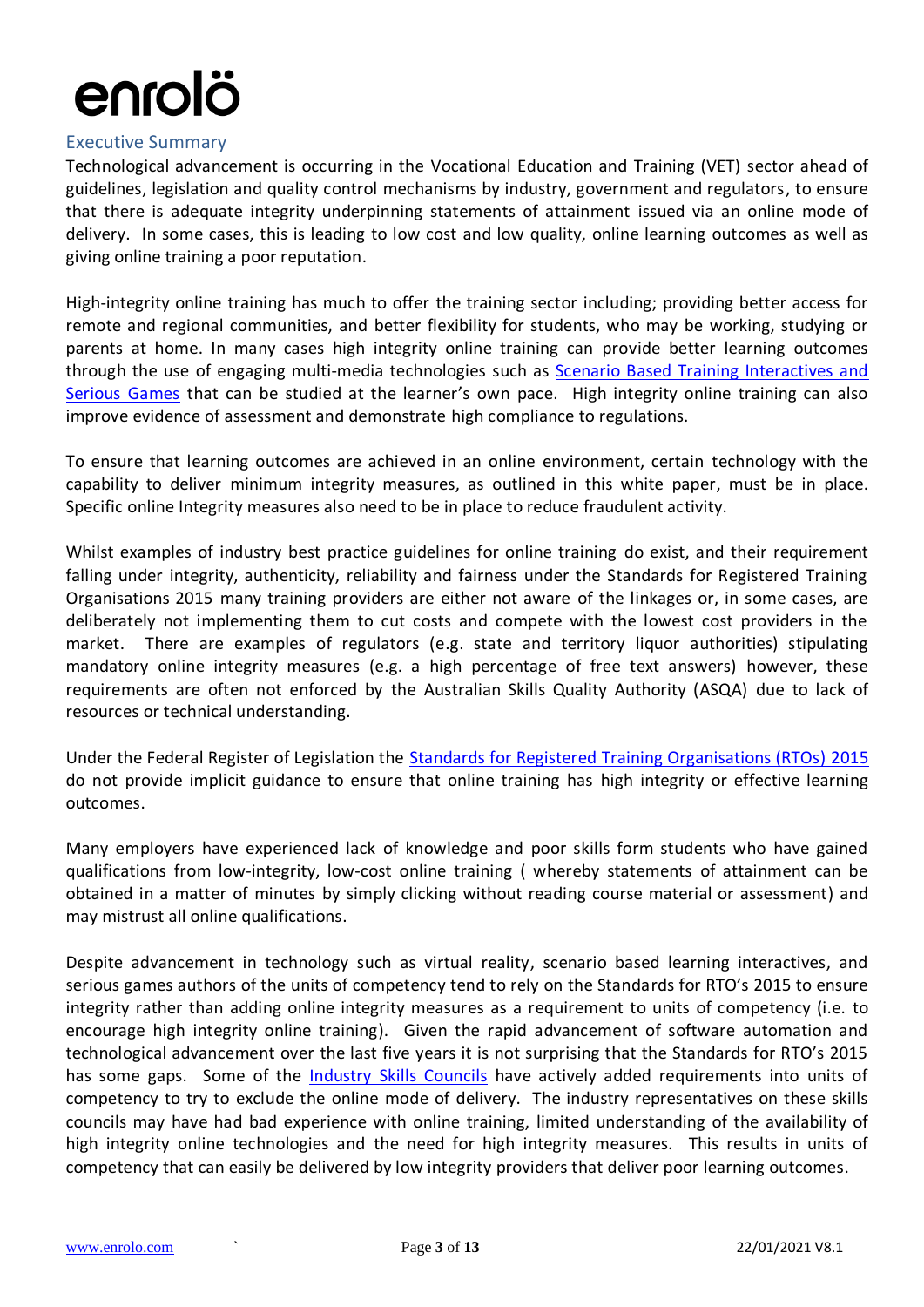Armed with an out of date Standard for Registered Training Organisations (RTO) 2015 and units of competency that do not specify online integrity measures, the Vocational Education and Training (VET) regulator, the Australian Skills Quality Authority (ASQA), is often unable to act against unscrupulous profiteering providers delivering low integrity online training.

Training providers that are cutting corners with online training are leading educators in a race to the bottom in terms of poor quality of training and assessment, and ultimately undermining the student's value for money as well as the workplace. The result of lack of integrity is not only poor learning outcomes and inadequate training, leading to inefficiencies or dangerous practices in the workplace, but also damage to the reputation of the online or the 'e-learning' industry as a whole.

A small number of unscrupulous providers have taken over approximately 80% of some online training markets and are unfairly making it uneconomic for high-integrity and higher-cost training providers to compete. Many online training providers that are not complying with best practice online integrity measures are producing what is known as 'page turning' or 'tick and flick' learning with assessments such as true/ false or multiple choice that can be passed by guessing without restriction. Based on the scope of some units of competency this conduct is endangering the lives of patrons and people in the community.

To bring to the fore the advantages of online training, and eliminate the risks from low integrity online training, policy writers, regulators, and authors of units of competency need to ensure online integrity measures are specified at one level or another (Standards for RTO's, Units of Competency, State based Department RTO delivery Approval) in order to allow the regulator to act.

### <span id="page-3-0"></span>The Future of Online Learning

Automation in the training profession is continuing to advance at an ever-increasing speed. Examples include interactive videos, computer auto marking, interactive video assessment and virtual reality scenarios, Scenario Based Training Interactives (SBTI's) and serious games for the demonstration of skills. The [experience API](https://experienceapi.com/) is also allowing online training to move beyond the boundaries of formally structured content development and the classroom.

Many qualifications that are taught using sophisticated online training methods can already deliver the same, if not better learning outcomes than in-class training. Since online training innovation is growing at an exponential rate it is advantageous if high integrity online training providers are allowed to author their own learning materials to keep up with these changes.

### <span id="page-3-1"></span>Benefits of high integrity online training

The benefits of high integrity online training include but are not limited to;

- Improved accessibility, particularly for students in remote or regional areas or parents with young children.
- Students can learn in their own time and do not have to take time off work or study.
- Provides online experiences that are relatable, can trigger behavioural change, facilitate decision making and increase critical thinking skills.
- Provides understanding of the impact and consequence of their decisions and choices in a safe mode and gives them an approach to hone skills nada chive higher proficiency levels.
- Crating sticking learning experiences, facilities problem solving, provides guided exploration, and a safe practice zone to gain proficiency and mastery.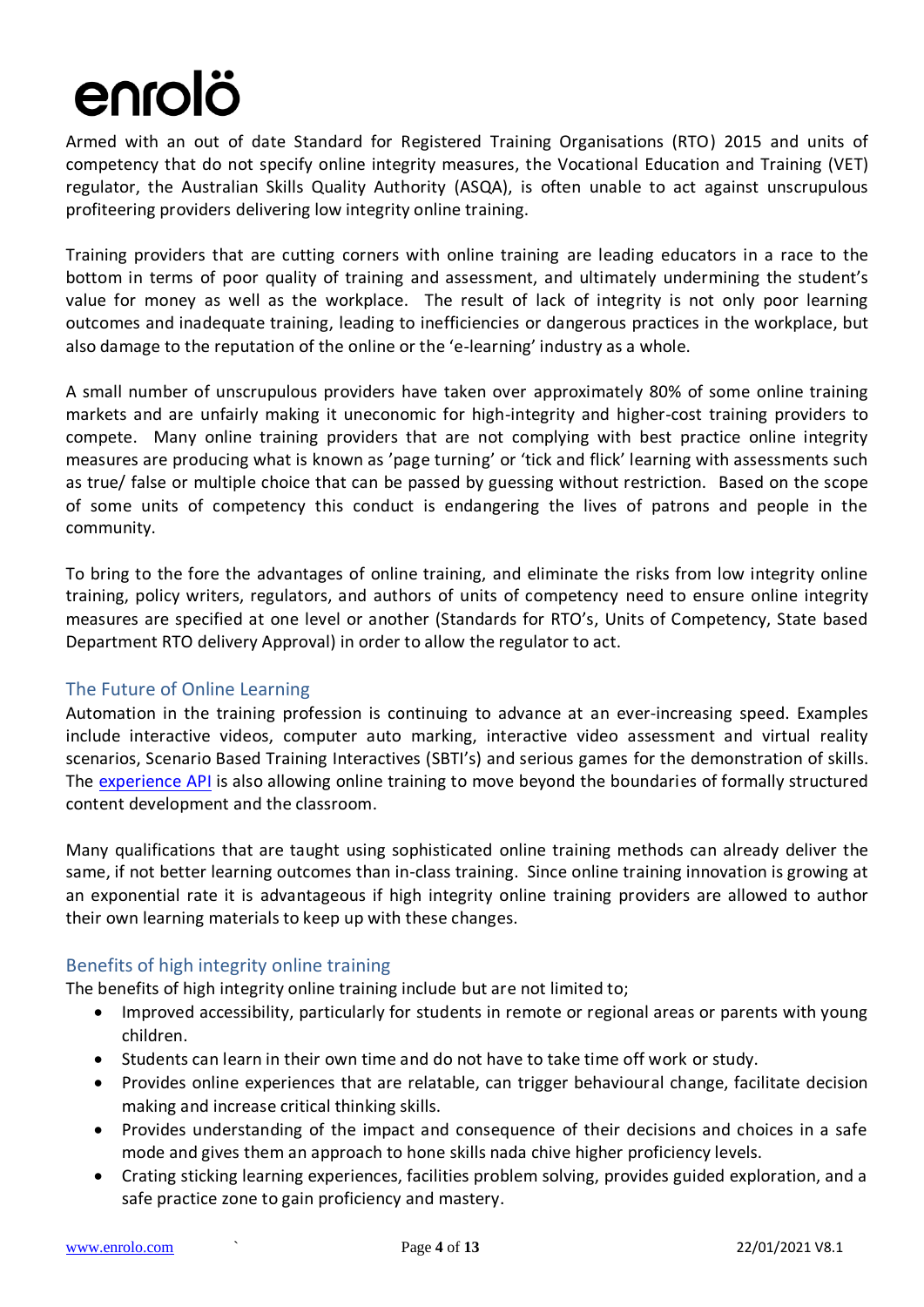- A successful learning strategy because it can be designed to be; motivating, engaging, immersive, relevant and relatable, replicable, consistent, challenging, and rewarding.
- Reduced travel costs such as transport and parking during training and also reduced carbon emissions.
- Greater consistency in terms of content delivered and the assessment method.
- Quicker response times to updating learning content resulting in more up to date learning resources.
- More empirical data can be collected for demonstrating competency and adherence to high integrity.
- Reduced administrative and non-value-adding work such as marking quizzes or issuing certificates.
- Less monotonous tasks for trainers and more time spent with students that need their assistance.
- Reduced human error related to less reliance on monotonous and repetitive tasks.
- Learners can work at their own pace and concentrate on areas they do not understand.
- Students can spend as much time with qualified trainers as they need.
- Students can access learning material ongoing and can also be provided with updates to the learning material.
- Reduced room hire costs which are however, offset by online tools, online delivery, technical support and online course content development.

### <span id="page-4-0"></span>High integrity online training costs

There is a perception that online training is a way for training providers to cut costs such as eliminating trainers and class rooms and automating everything with a computer to increase profits. However, if a training organisation is meeting the high integrity online measures outlined in this white paper, despite the reduced cost of hiring classrooms, the cost of delivering effective online training is equal to if not greater than in-class training. This is because not only do all of the existing requirements that need to be in place for in-class training such as; qualified trainers and assessors, assessment material, mapping, internal audits, continuous improvement registers and so on, still need to be in place for online, but in addition to these costs, online providers need to purchase and maintain an online learning environment, student management system and build digital online learning material and robust digital assessments. There is also a much higher requirement for one on one engagement between students and trainers and assessors when they need assistance with comprehension and get locked out of an assessment. This one on one approach dramatically changes the learning landscape and massively increases costs. This however, is only the case if the design of the learning forces the student to contact the trainer when needed. This is a paradigm shift where the learning management system does most of the training and the trainer and assessor assists those that need help as much as they need.

Whilst many RTO's believe that a 200 page PDF document available online followed by a quiz requiring a student to tick a few true / false questions meets the Standards for RTOS' 2015 and most units of competency, effective and engaging online training includes videos, gamification, interactive scenarios, simulated environments and animations with voice overs and challenging exercises, essays and free text responses as well as additional reading materials or offline activities. If online training contains these kinds of elements then it can cost up to AUD\$30,000 per hour of e-learning output. Compare that to a power point presentation created for in class training and high integrity online training providers are spending approximately \$180,000 for online course development vs a few thousand for six hour in class course or a few hundred for a low integrity online course.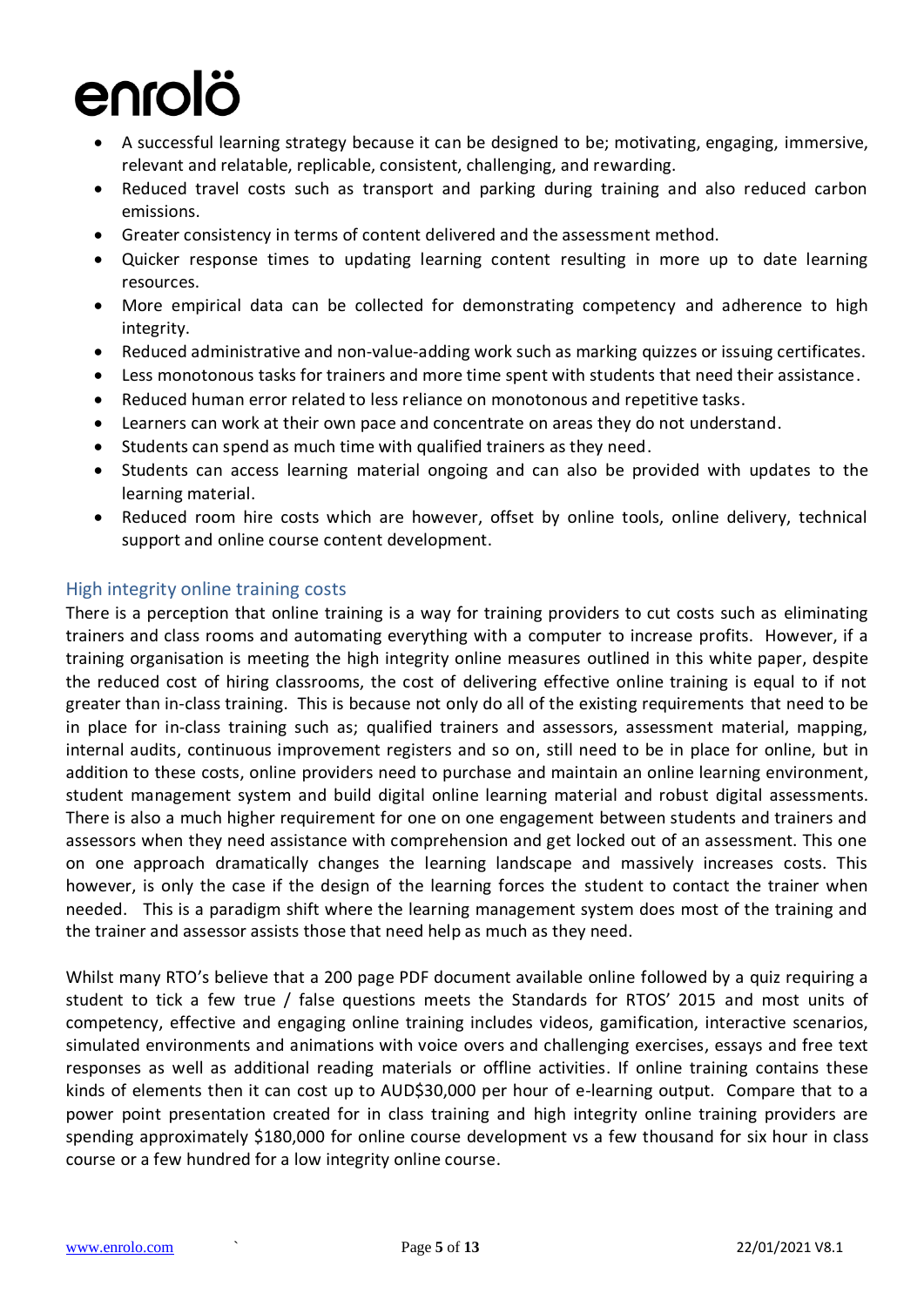Many "online providers" are cutting corners by developing simple e-books or a PDF with a voice over and a next button between pages. Whist it is possible to map such "online" material to the elements and criteria of a unit of a training package, there needs to be more emphasis on being able to demonstrate that a student can achieve competency from such material through rigorously linking it to high integrity online assessments and in many cases video assessment of their demonstration on skills.

Regulators that attempt to provide learning material to training providers may face increased costs and struggle to keep up with the rapidly evolving innovation.

*An alternate approach that regulators can consider is to provide elements such as videos or interactive content that may be included by an online training provider as part of a course. A good example of this is the "[Behind the bar RSA training video](https://www.youtube.com/watch?v=TVlyq3Ep_XQ) – Just one more" authored by the Office of Liquor and Gaming Regulation Queensland, who invite training providers to use the content in their courses royalty free.* 

From a training perspective, it is essential to realise that to achieve efficient and effective online learning, that the ability for a training provider to edit content and assessment is inseparable. This is because assessments are directly related to the learning material and in order to achieve accurate mapping to a unit of competency assessment questions must be written in such a way that may require regular edits to the content. Furthermore, if an assessment question is causing confusion or returning a high rate of incorrect answers, it may be the case that the content needs to be edited rather than the assessment question. Another issue that can occur with mandatory content provided by regulators is that if the government bodies are renamed or restructured, often they lose funding to maintain content and this content is then not able to be updated for name or content changes by training providers as they don't have open source access.

*A consideration for regulators providing such content is to provide open source access to authored content so that training providers and modify it as needed.*

*A key take home for regulators is that low sale prices for online courses are a likely reflection of the expenditure on developing the content and also reflect the lack of real and qualified trainer and assessor resources behind the scenes and should be targeted for audits.* 

### <span id="page-5-0"></span>Online Integrity Measures

*In the absence of specific online integrity regulation, where possible, policy writers should add the following as mandatory requirements:* 

### <span id="page-5-1"></span>1. Confirming Student Identity

Confirming student identify in an online setting is of paramount importance in reducing fraudulent activity, i.e. by ensuring that the person doing the training is the person obtaining the Statement of Attainment/Certificate. Fingerprint and retina scans are becoming more prevalent however, until these are more widely accepted the following procedures and features are considered best practice to verify that a student, who is enrolled in an online course, is the person who also completes the course and receives the certification:

#### <span id="page-5-2"></span>1.1. Valid Photo Identification

Students must provide via a secure (https) online website, a copy of current government-issued photo ID which is reviewed and accepted or rejected by trained staff. Details captured and verified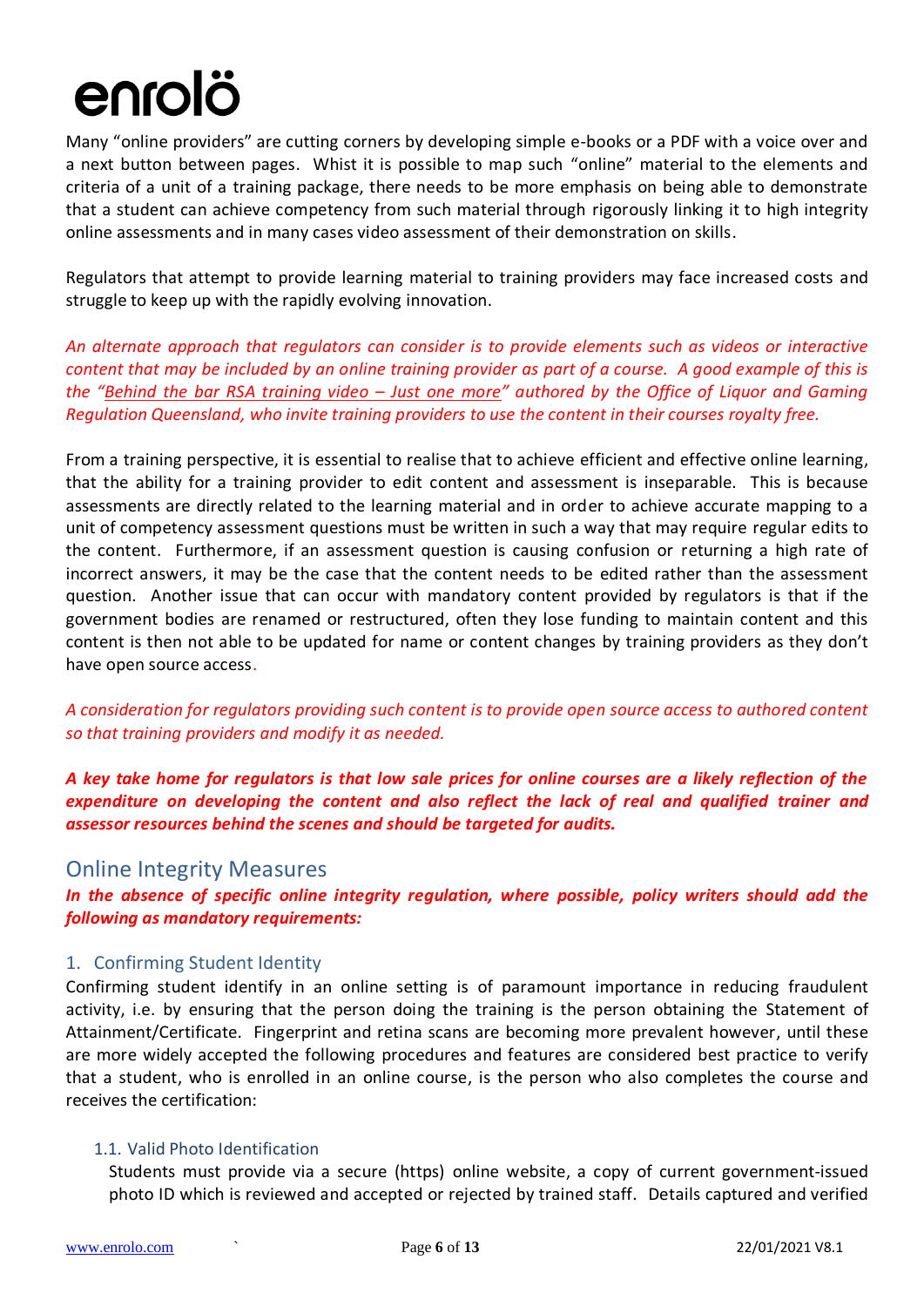must include the full name, date of birth, and contact details (including residential, valid email address, and contact phone number) of the student.

The residential address of the student must be validated. This can be improved using an online address validation service or address look up tool.

Students must not be allowed to change personal details themselves – they need to lodge a request and provide evidence, such as government-issued photo ID, marriage certificate, change of name certificate, etc. where required.

For administrators the valid photo ID should be displayed against a student account when videos are being assessed, or during video conferencing so trainers can ascertain that they are speaking with the student who has made the recording.

In many circumstances this procedure may exceed identification integrity taking place in classroom training environments.

#### <span id="page-6-0"></span>1.2. Unique Student Identification

In Australia it is a government requirement for nationally recognised training, that before completing their enrolment students must obtain a [Unique Student Identifier](https://www.usi.gov.au/) (USI) and the details must match their valid photo identification provided. In Australia it is a government requirement that students supply their Unique Student Identifier (USI), the details of which must match their valid photo ID provided, before they can be issued with their Statement of Attainment/Certificate (qualification).

#### <span id="page-6-1"></span>1.3. Website with HTTPS Security

Students must only access online courses through a https secure website that requires a login and password.

#### <span id="page-6-2"></span>1.4. Unique username

Students must create their own unique username such as an email address

#### <span id="page-6-3"></span>1.5 Secure Password

If an overly complex password is provided to the student then they will need to write it down and this reduces the security of the password so students must create a secure password themselves.

Students must be provided with **[best practice information](https://support.microsoft.com/en-us/help/4026406/microsoft-account-create-a-strong-password) regarding setting up and maintaining the** security of their passwords.

Student password recovery must be via clicking a link to recover their password that sends them details via their registered email. Passwords must not be able to be changed without the student logging into the account or providing the answer to a secret question if they have lost email access.

#### <span id="page-6-4"></span>1.6 Identification during phone support

When a student contacts a training provider by phone or email requesting help, the provider must have procedures in place to check their identity before providing any account details or assistance such as an answer to a secret question.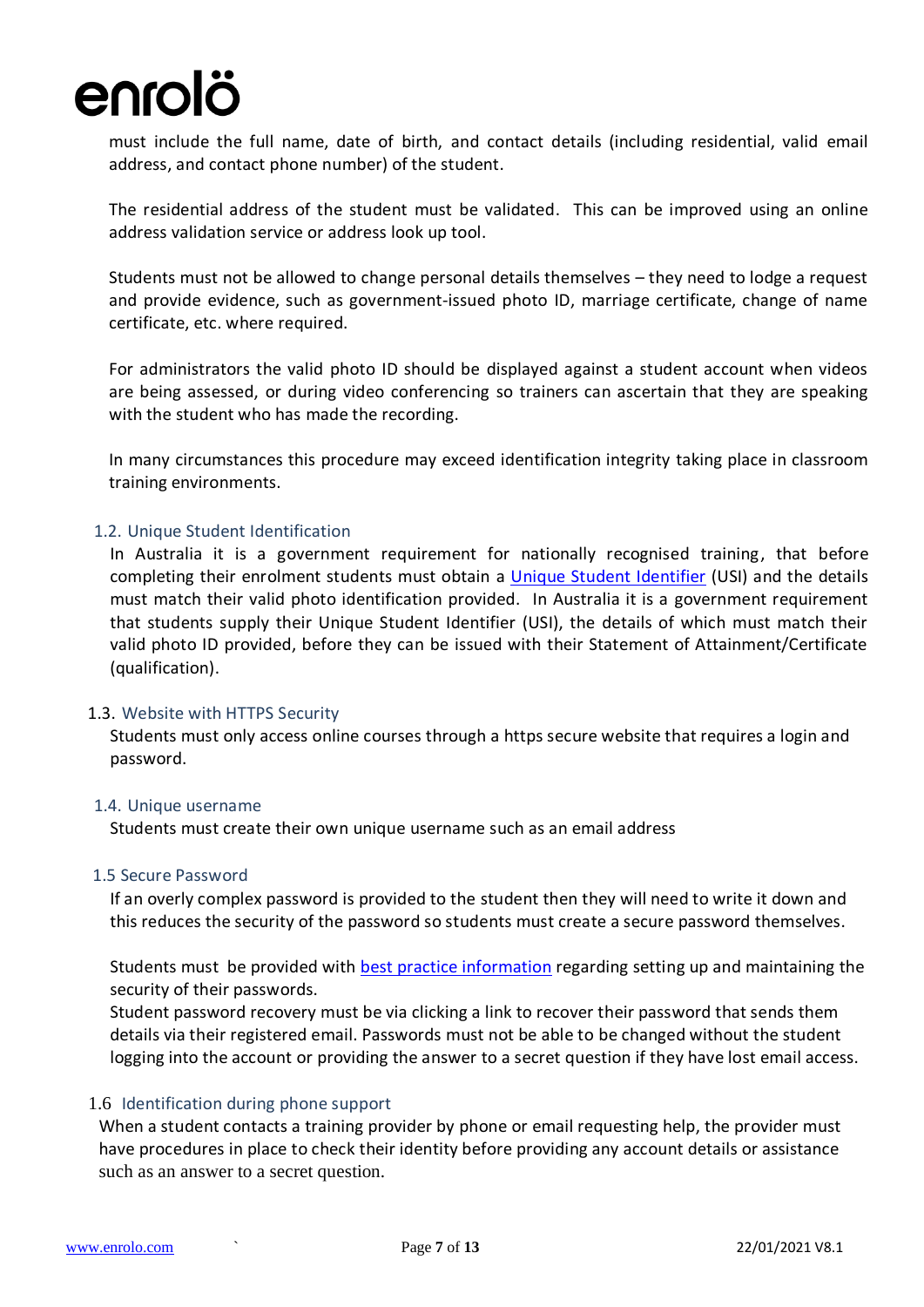#### <span id="page-7-0"></span>1.7 Terms and Conditions

Students must agree to terms and conditions at the start of an online course, confirming that they are the person doing the training. This can be done via a statutory declaration or equivalent where required.

Once complete and before generating and accessing the final PDF Statement of Attainment/Certificate the student must declare that they were the person that did the training and that they did so without assistance. This must be recorded in the electronic management system and be able to be provided as evidence for legal breaches.

#### <span id="page-7-1"></span>2 Assessing Student Competency

Assessments must be mapped to a unit of competency to demonstrate that all of the required learning elements have been assessed.

In an online environment, assessments that are designed to provide a true reflection of the knowledge and skills that have been achieved are one method of proving competency has been gained. Offline activities can also be undertaken and witnessed by a suitably qualified supervisor and their accounts included for consideration.

Policy writers must mandate that, In an online environment, in order for assessments to demonstrate that a student has achieved understanding and competency, they must have the following integrity measures:

- <span id="page-7-2"></span>2.1 **Free text** - Require at least 1 question in each assessment (ideally 25%) to be answered with free text sentences (ie at least 5 words or more, not a single word or number) allowing a proper critical response to questions.
- <span id="page-7-3"></span>2.2 **Video Demonstration** - In the case of demonstration of skills, require video footage to be submitted to capture a student's ability to demonstrate a task or skill.
- <span id="page-7-4"></span>2.3 **Lock out -** If a student gets the same question wrong three (3) times they must be "locked out" and required to talk to the training organisation and if they need assistance, they must be referred to a qualified trainer ie rather than keep guessing until they get the question correct through a process of elimination.
- <span id="page-7-5"></span>2.4 **Multi choice wrong ratio** - Multiple choice questions must have more wrong combinations than available attempts and designed so that students will be locked out before guessing through a process of elimination.
- <span id="page-7-6"></span>2.5 **Not given answer** - Students must not be provided with the correct answer eg before or after attempting an assessment before they get the answer correct themselves. If re attempting assessments, students must get the full range of options and not be shown which answers have already been attempted and marked as incorrect.
- <span id="page-7-7"></span>2.6 **No direct answer link** - Students must not be provided with links from the question directly to the correct answers.
- <span id="page-7-8"></span>2.7 **Random questions** - The order of assessments must be randomised to reduce the likelihood of cheat sheets.
- <span id="page-7-9"></span>2.8 **Question banks** -Because of the complexity of meeting mapping requirements if questions are randomised, banks of similar questions must be created and questions randomly selected from those banks to ensure that the particular questions achieve the required mapping.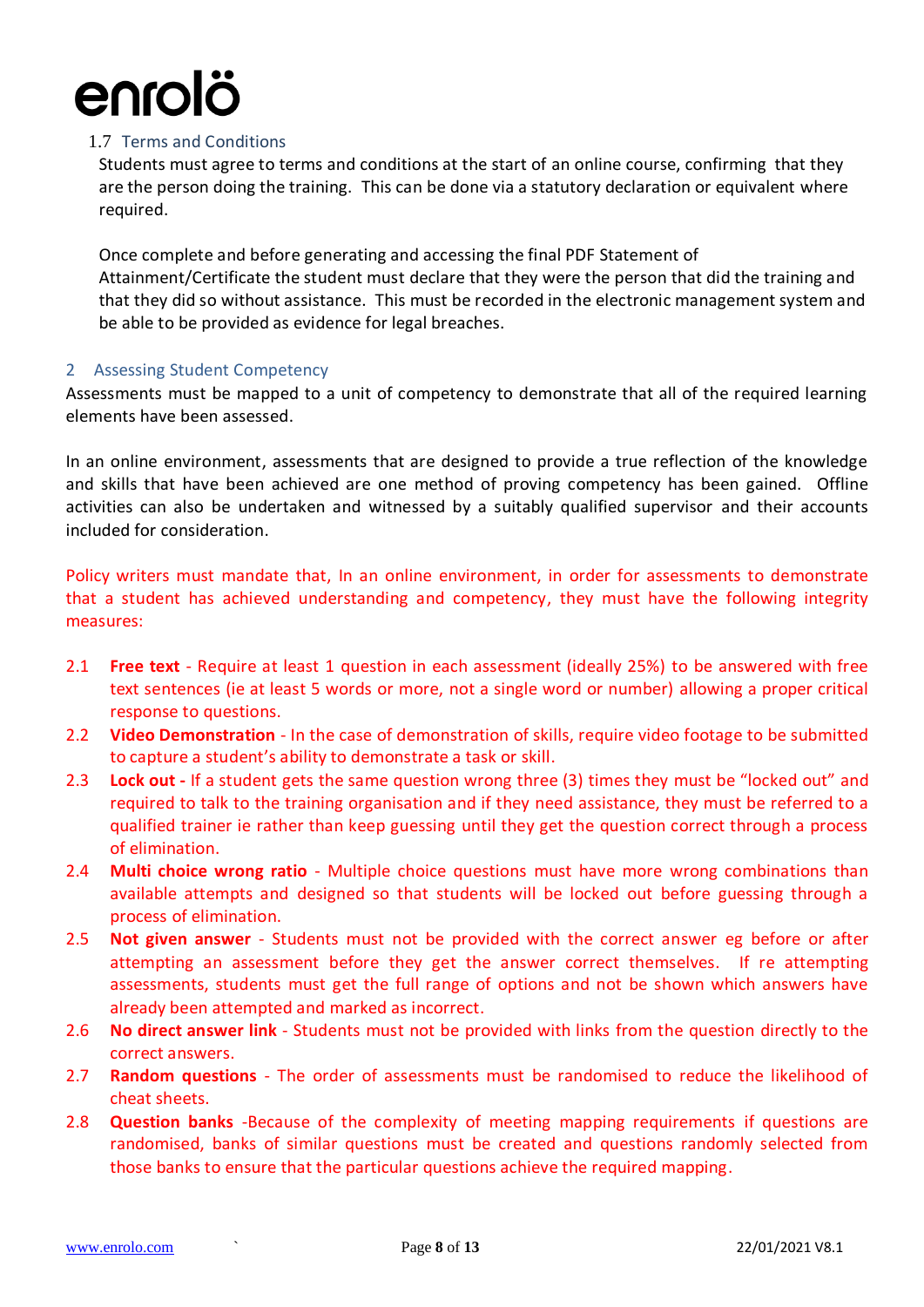- <span id="page-8-0"></span>2.9 **Prevent Concurrent viewing of Learning material and Assessment** The online system must ensure that students cannot have the learning material open in one window and the assessment in the other allowing the student to copy and paste answers without critical thinking. This needs to be in place for multiple tabs, multiple browsers on the one device or multiple logins across multiple devices.
- <span id="page-8-1"></span>2.10 **Progress through the assessment is clearly indicated -** complying with the fairness guidelines of the Standard's for RTO's.

In contrast to assessments that comply with the above high integrity measures, assessments that are; 100% marked by a computer, predominantly multiple choice by unlimited elimination attempts or true/false by elimination with two attempts, provide no requirement or opportunity for a student to demonstrate their comprehension of the learning material. Whilst it can be argued that by eventually getting a question right though guessing is a form of learning, allowing students to keep attempting questions until they get the correct answer does not deliver meaningful learning outcomes. Demonstrated competency through rigorous and auditable assessment, in combination with the above integrity measures, is considered an integral requirement for the demonstration of online learning outcomes.

### <span id="page-8-2"></span>3 Signing Off of Student Competency

Online training providers may try to cut corners and costs by using administration staff with no training qualifications to assist with training. To cut costs training providers may also reduce access by students to qualified trainers to very short periods. It is essential that qualified trainers are available to students in an online environment. These trainers may communicate with the students via:

- Telephone
- Email
- Live chat
- Webinars
- Video conferencing

*To improve Integrity measures policy writers must mandate the following:*

- <span id="page-8-3"></span>*3.1* **Use of qualified trainers** - *for assisting with training support. All trainers employed by a training organisation must be on a training register.*
- <span id="page-8-4"></span>*3.2* **Trainer Roster** *- Total trainer hours must as a minimum reflect availability during normal office hours.*
- <span id="page-8-5"></span>*3.3* **Trainer availability** *- Trainers must be available at least during normal business hours and must assist learners requesting training within 30 minutes of a request.*
- <span id="page-8-6"></span>*3.4* **Human validation** *- An online statement of attainment must not be issued until the enrolment details confirmed and assessment and learning activities of the student have been reviewed by a qualified trainer. This sign off process must be demonstrated by data in the learning management system.*
- <span id="page-8-7"></span>4 Minimising the Potential for Fraudulent Activity

*Policy writers must ensure that the following integrity measures are in place to minimise the potential for fraudulent activity:*

- <span id="page-8-8"></span>*4.1* **Capture the student's IP address** - *and monitor if bulk users are coming from the one IP.*
- <span id="page-8-9"></span>*4.2* **A system for monitoring cheating** *must be in place that flags when different students give the exact same free text answers to free text assessment questions.*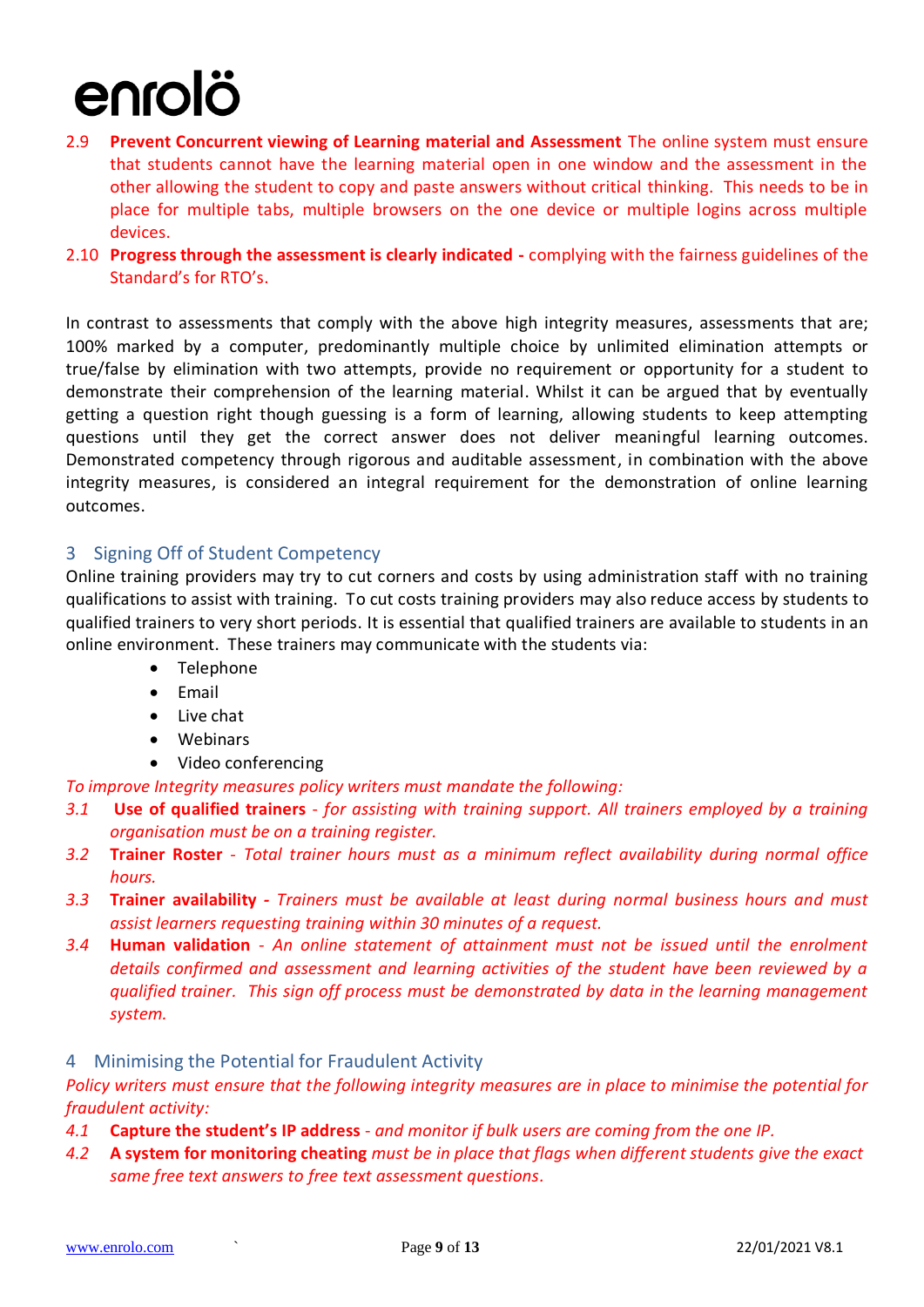- <span id="page-9-0"></span>*4.3* **Student name fields must be locked** *so that these can only be changed by administration staff upon request and subsequent verification of the student's identification.*
- *4.4 '***lock-out' access**  *to an assessment after failing a set number of attempts of each question (3) and must speak with a qualified trainer to be unlocked if they do not know the answer.*
- <span id="page-9-1"></span>*4.5* **Must be able to intervene** *and make direct contact with the student if required.*
- <span id="page-9-2"></span>*4.6* **Warn about fraudulent** *activity - Notify students that certification may be voided if fraudulent information is provided or fraudulent activity is detected.*
- <span id="page-9-3"></span>*4.7* **Ability to report suspicious activity** *– The learning system must have the ability to identify and report immediately any suspicious activity by students undertaking the course to the appropriate authority.*
- <span id="page-9-4"></span>*4.8* **Deliver training via SSL** *– SSL to reduce third party fraudulent activity ie HTTPS at start of a domain..*
- <span id="page-9-5"></span>*4.9* **Agree to terms and conditions** *- Capture electronic evidence that the student has agreed to terms and conditions relating to not being assisted in any way during assessment and that they are the one that undertook and completed the training.*
- <span id="page-9-6"></span>*4.10* **Statutory Declaration** *- If adequate integrity measures are not in place, or a student has breached an integrity measure, students must sign and upload a witnessed statutory declaration that they are undertaking the training without assistance.*

### <span id="page-9-7"></span>5 Course Content

#### <span id="page-9-8"></span>5.1 Volume of Learning

The Australian Quality Framework says that "the volume of learning" includes guided learning, individual study, research, learning activities in the workplace and assessment activities. It could be argued that rather than applying this at a qualification level, the volume of learning should be applied at a unit of competency level and rather than minimum duration the relationship between the quality of the content being able to map to a rigorous assessment should be the deciding factor in assessing competency. As the AQF goes on to say:

*"The duration of the delivery of the qualification may vary from the volume of learning specified for the qualification. Providers may offer the qualification in more or less time than the specified volume of learning, provided that delivery arrangements give students sufficient opportunity to achieve the learning outcomes for the qualification type, level and discipline."*

This could be applied to a competency rather than the whole qualification.

When looking at VET training, we need to remember that students come from hugely various backgrounds and experience, from Year 11 students undertaking a VETiS program to someone with a PhD who is looking for a career change to an older person with a wide-ranging life and work experience. This all affects how quickly they can become competent, not only based on their level of experience and in the skills they already have or need to learn, but their ability to undertake and comprehend the training in the first place.

While setting minimum durations based on the time a learner (who is new to the industry area) would be required to undertake supervised learning and assessment activities (ASQA report A review of issues [relating to unduly short training](https://goo.gl/z9v6jr) page 15 has merit), the dilemma remains that some people undertaking formal study will already be to some degree competent and not require the same minimum duration.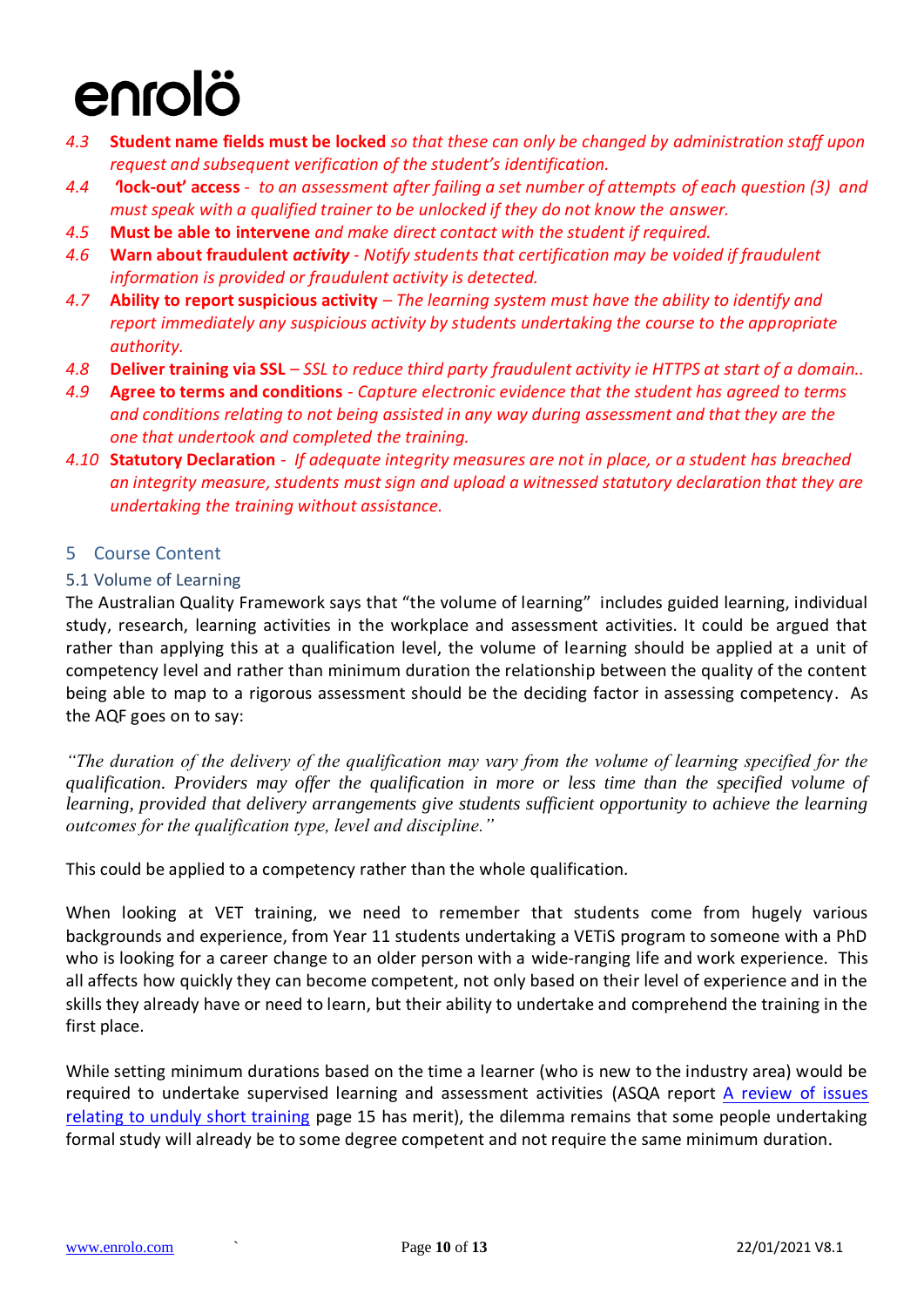In terms of auditing the appropriate volume of learning on a student by student basis, training providers using data from the AVETMISS enrolment should be able to demonstrate whether a student is new to the field and requires what could be considered as minimal learning hours, as opposed to someone who is requalifying and could reasonably be expected to complete a competency in a much shorter time frame. I.e. based on evaluating the needs of the student from the language, literacy and numeracy (LL&N) together with the AVETMISS enrolment data a training provider should be able to specify the expected or minimum volume of learning required. In a class room this could be part of the learning plan. In an online environment, this tailored learning plan must be established and managed in a dynamic way, i.e. by having certain locks or minimum interactive learning hours completed before assessment is made available.

### *To improve course content Integrity measures policy writers must mandate;*

- <span id="page-10-0"></span>*5.1.1* **Minimum learning time** *- Access to onlnline assessment should not be permitted until a minimum amount of learning that is determined on a student by student basis has been achieved*
- <span id="page-10-1"></span>*5.1.2* **LMS capability to manage time** *- The LMS must be able to manage the minimum online learning time limits and must also be able to record the amount of time spent in learning activities.*
- <span id="page-10-2"></span>*5.1.3* **Active learning** *– the LMS must be able to determine whether the learner is actively learning and stop the clock if they are not eg if a presentation plays for an hour can the student go to the beach and come back and have their learning record show one hour?*

### <span id="page-10-3"></span>6 Demonstration of skills in online simulated environments

Some units of competency require the demonstration of skills in a simulated industry environment. With very sophisticated training and assessment strategies combined with advanced technological approaches such as Scenario Basted Training Interactives (SBTI), video capture and serious games this can be achieved however, regulators need to know the difference between a valid implementation of these approaches and unsophisticated approaches including:

- 6.1 has a simulated environment been constructed either; in the online scenario or, by the student in their physical environment, meeting the requirements of equipment needed as specified by the unit of competency?
- 6.2 Has the simulated environment been validated as adequate by a suitably qualified trainer/assessor and is there evidence of this?
- 6.3 Does the student provide evidence of their skills in the simulated environment e.g. by submitting video evidence as compared to just a voice recording which would not?
- 6.4 How is the video evidence checked for authenticity in terms of cheating or that the person in the submnitted video is the student?

### <span id="page-10-4"></span>7 Issuing Statements of Attainment

*Fraudulently copying or editing statements of attainment can be done no matter how they have been issued. However, If statements of attainment are issued online, policy writers must mandate that the following integrity measures must be in place to minimise fraudulent activity:*

<span id="page-10-5"></span>*7.1* **No Name change** *- The student must not be able change their name online and an administrator should only be permitted to do this after identifying the student and then sighting an updated form of photographic identification meeting the identification integrity requirements with the new name.*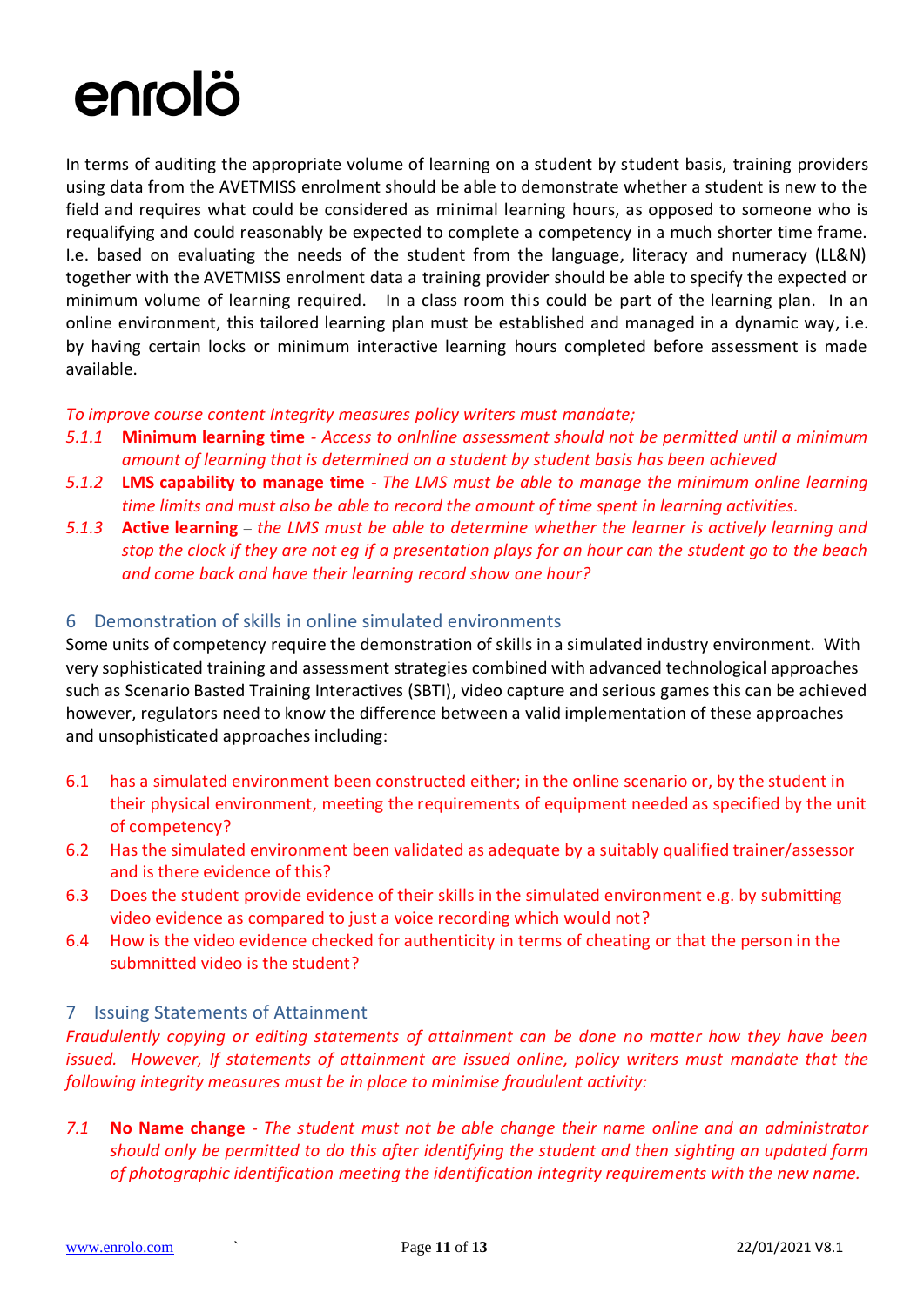- <span id="page-11-0"></span>*7.2* **Unique ID** *- The certificate must contain a unique number that is linked to the unique student username.*
- <span id="page-11-1"></span>*7.3* **Watermark** *- The certificate must have a background water mark with the unique details of the certificate, e.g. student name, date of birth, issue date, certificate number, signature of issuing authority, expiration date over the top of the watermark(s).*
- <span id="page-11-2"></span>*7.4* **Locked PDF** *- The certificate must be in a PDF format and the PDF must have security enabled that locks the PDF and prevents edits.*

### <span id="page-11-3"></span>8 Learning Management System Data Capture Requirements

Without high granularity of data capture related to the digital learning environment, it is more difficult to demonstrate that integrity has been maintained. Some [Learning Management Systems](http://www.enrolo.com/) (LMS's) may only record the course sections that have or have not been accessed and that assessments have or have not been successfully completed, i.e. without capturing the granularity of the data such as the actual responses given to pass the assessment or the number of assessments or total learning engagement time.

In order to achieve integrity, a LMS must be used that has the sophistication to not only have integrity features in place, but also be able to collect data for integrity and track student activity and progress through the learning material and assessments including;

- 8.1 C**ontent engagement** Record the amount of time that a student has interacted with learning content,
- <span id="page-11-4"></span>8.2 **Number of attempts** - Record how many attempts students have made for each assessment
- <span id="page-11-5"></span>8.3 **Result of all attempts** - Capture the result of each attempt not just that a student at some point provide correct answers,
- <span id="page-11-6"></span>*8.4* **Data base time stamp of data -***the regulator must interrogate the formula in the learning management system for determination of duration of learning and confirm that it is not fraudulently adding hours. There needs to be detailed scrutiny and proof of validation of duration data by the online system*

*Policy writers must specify that a learning management system used to deliver training online does so at a level of granularity that allows auditors to view every single piece of data submitted by the student in relation to assessment whether that submission is correct or not. Also that the number of attempts and evidence of lockout after eg 3 attempts can be show with data evidencing how the lockout was overturned and by whom. Most importantly that evidence of duration is and the way that is has been calculated is valid.*

### <span id="page-11-7"></span>9 Auditing Approach for Online

Student satisfaction scores are not a valid link to the integrity of online training. Student satisfaction of very poor quality online learning and low integrity training and assessment is usually very high. This is because students that need mandatory qualifications are often on a very short time line, not interested in the quality of the learning and will therefore give high satisfaction scores for cheap prices and short duration learning.

Whilst a well written training and assessment strategy is the essential first point of reference during an audit of the validity of the online training the ONLY way to tell if the training and assessment strategy is being implemented in either the class room or online is to anonymously purchase the course, undertake the training and gain a statement of attainment. (mystery shop)